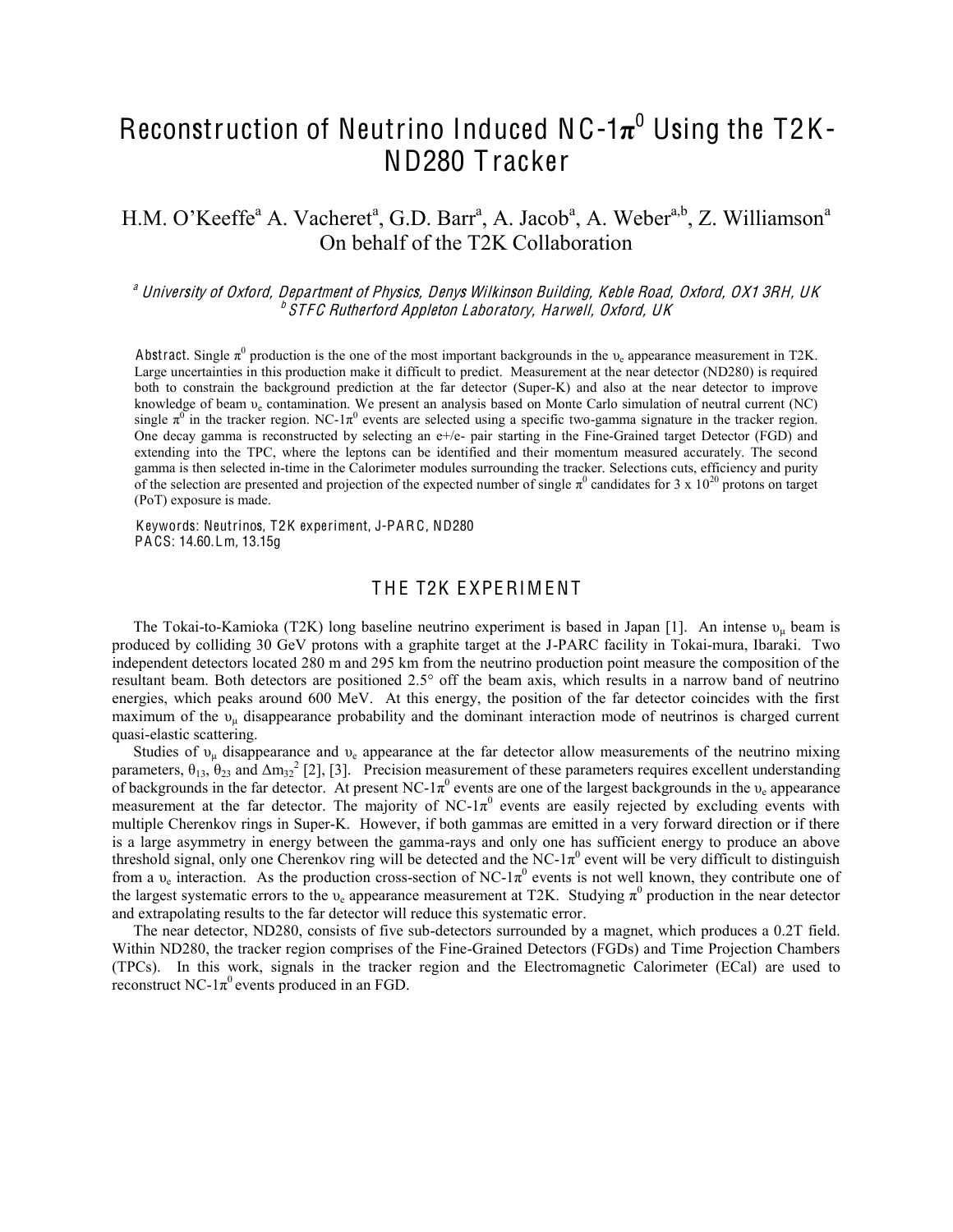

F IGURE 1. Photograph of the T2K near detector, labeled to show the locations of the five sub-detectors. The large red structure is the return yolk of the magnet and is pictured in the open position. During normal running, the magnet is closed.

# NC-1 $\pi^0$  SIGNAL DEFINITION AND TOPOLOGY IN THE TRACKER

A neutral current single  $\pi^0$  (NC-1 $\pi^0$ ) event is defined as a neutrino interaction where there is one  $\pi^0$ , any number of protons and neutrons and no mesons or charged leptons produced in the final state. This is shown in Figure 2.



FIGURE 2. Left, definition of a NC-1 $\pi^0$  event. Right, an event display of a Monte Carlo generated NC-1  $\pi^0$  event with the topology of interest.

Gamma-rays produced from  $\pi^0$  decay can convert in different sub-detectors. This work focused on developing a selection for cases where one gamma converts, producing an  $e^+e^-$  pair in the FGD/TPC, and the other gamma converts in the ECal. Approximately 14% of all NC-1 $\pi^0$  produced in an FGD have this topology.

# SELECTION CUTS AND BACKGROUND REJECTION

The selection begins by identifying  $e^+e^-$  pairs in the tracker region. For a well-reconstructed pair, the tracks have opposite charge, the momentum of each is between 40 and 1000 MeV/c, the start positions are within 15 cm of each other and the reconstructed pair invariant mass is less than 50 MeV/c. If more than one combination is possible, the two tracks that create the smallest invariant mass are used. The efficiency and purity of this selection are 20% and 80% respectively.

Once a pair has been identified, the selection of the ECal object takes place. The ECal object is not connected to a track, its energy is greater than 50 MeV, there are no Michel electrons associated with it and it occurs within 100 ns of the pair production. If more than one candidate satisfies this ECal selection, the object with the highest energy is used. The efficiency and purity of this selection are 45% and 60% respectively.